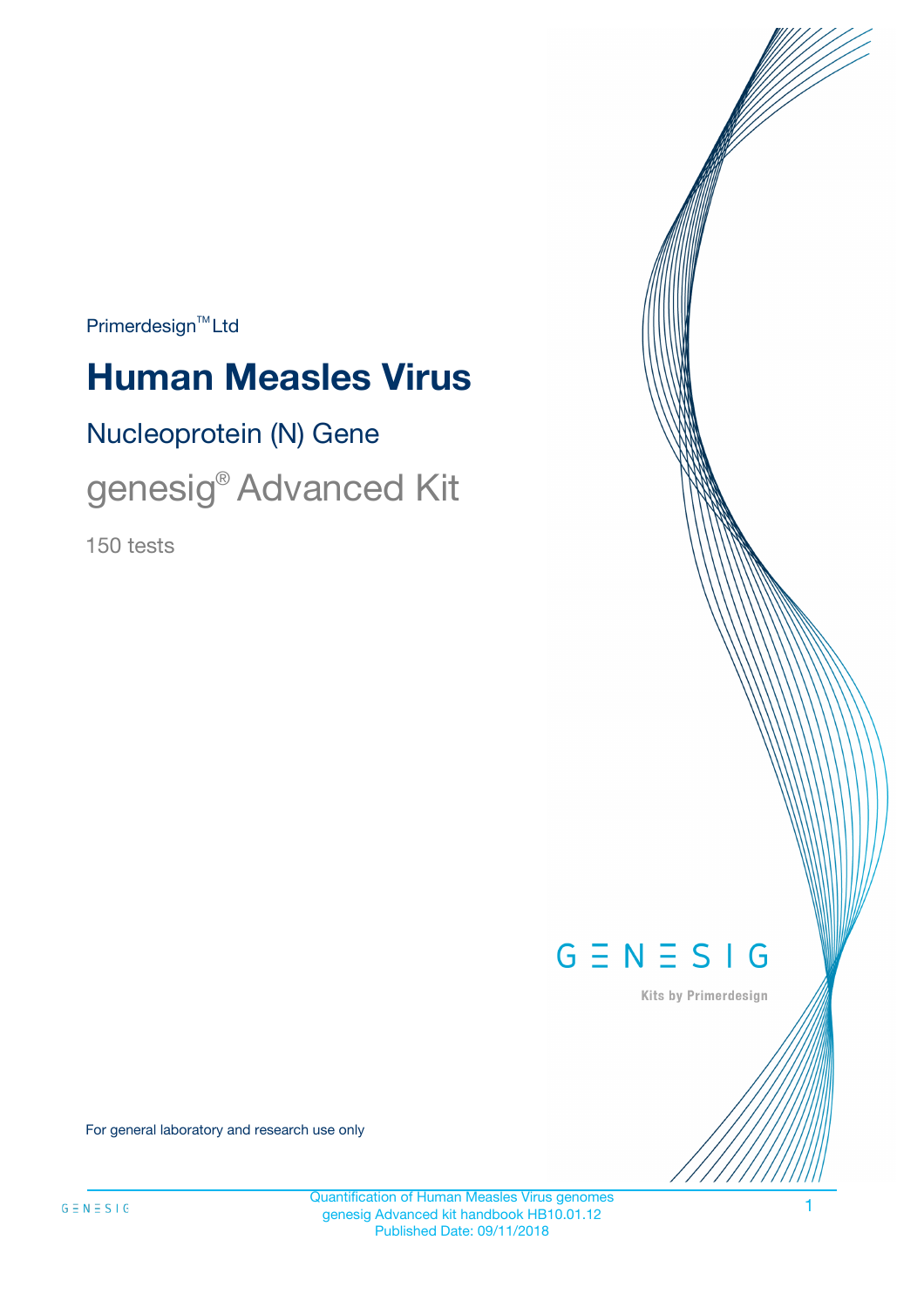# Introduction to Human Measles Virus

Measles virus is single-stranded RNA virus of the Paramyxoviridae family. The genome of this virus is 15,894 bp in length enclosed in a helically symmetric nucleocapsid surrounded by an enveloped, forming a spherical virion.

Transmission of the measles virus is via infected respiratory droplets that may be aerosolised. The virus attaches to the host cell and the viral envelope fuses with the cell membrane which allows release of the nucelocapsid into the cell. In the cell cystoplasm, the RNA genome of the virus is replicated and subsequently is packaged into a new nucleocapsid which buds from the host cell obtaining an envelope from the cell membrane. After transmission the virus infects and replicates in the lymphatic system, blood vessels and central nervous system.

Infection with the measles virus leads to a respiratory infection that with an incubation period of around 14 days leads to symptoms including cough, fever, conjunctivitis, coryza and a maculopapular rash of the skin seen several days after onset of the fever. The infection can lead to complications that cause relatively mild symptoms such as diarrhea to more sever symptoms including pneumonia and encephalitis.

A vaccine against measles is given to children in 2 doses at the 18 months and 4-5 years old. If immunity is not acquired and infection with the virus occurs, treatment is targeted at relieving the symptoms.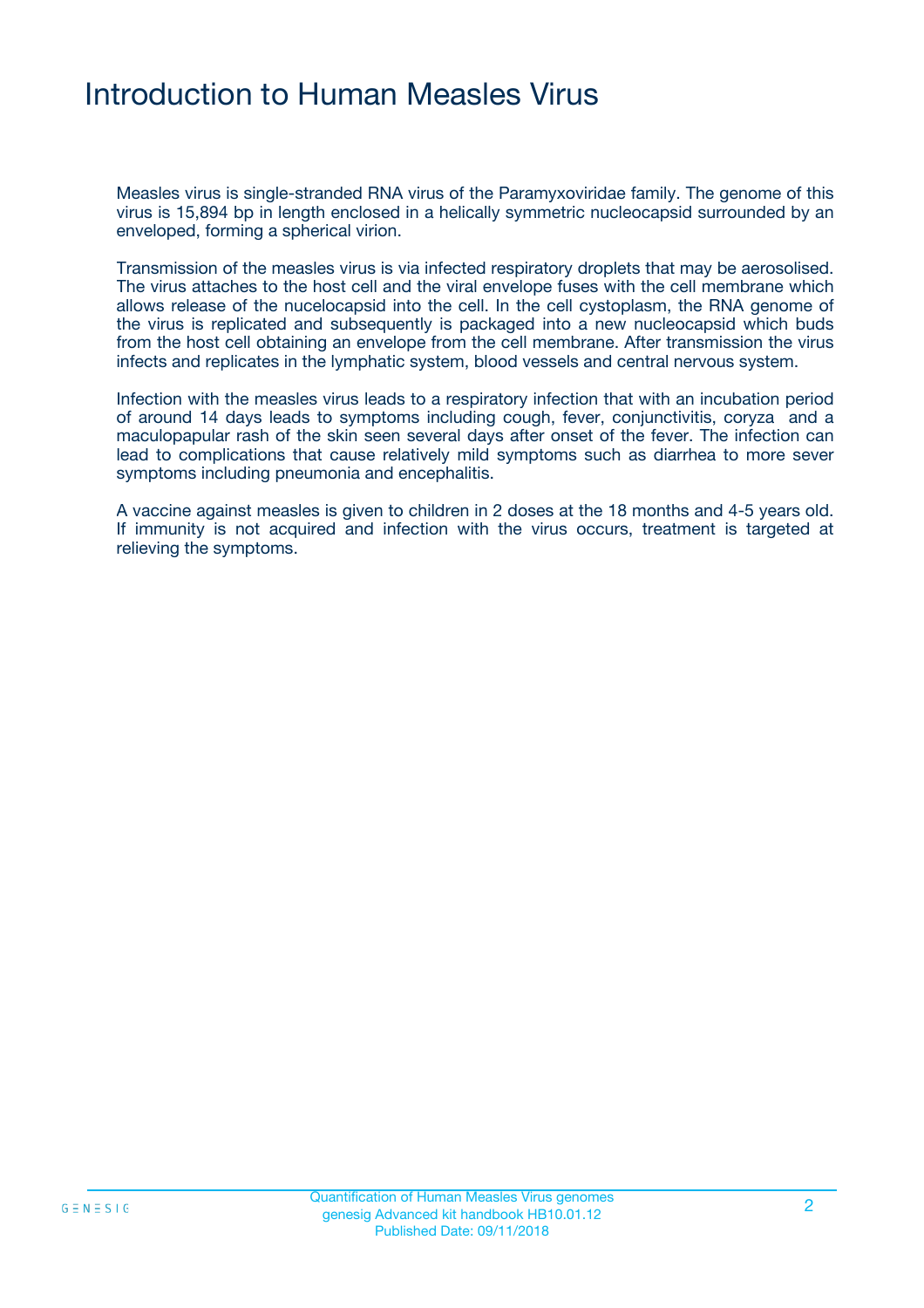# **Specificity**

The Primerdesign genesig Kit for Human Measles Virus (HMV) genomes is designed for the in vitro quantification of HMV genomes. The kit is designed to have a broad detection profile. Specifically, the primers represent 100% homology with over 95% of the NCBI database reference sequences available at the time of design.

The dynamics of genetic variation means that new sequence information may become available after the initial design. Primerdesign periodically reviews the detection profiles of our kits and when required releases new versions.

The target sequence small within the nucleocapsid (N) gene, has previously been shown to be a good genetic marker for all HMV strains in other clinical real time PCR based studies (Miho Akiyama et.al 2009). The primers and probe sequences in this kit have 100% homology with over 95% of reference sequences in the NCBI database based on a comprehensive bioinformatics analysis.

If you require further information, or have a specific question about the detection profile of this kit then please send an e.mail to enquiry@primerdesign.co.uk and our bioinformatics team will answer your question.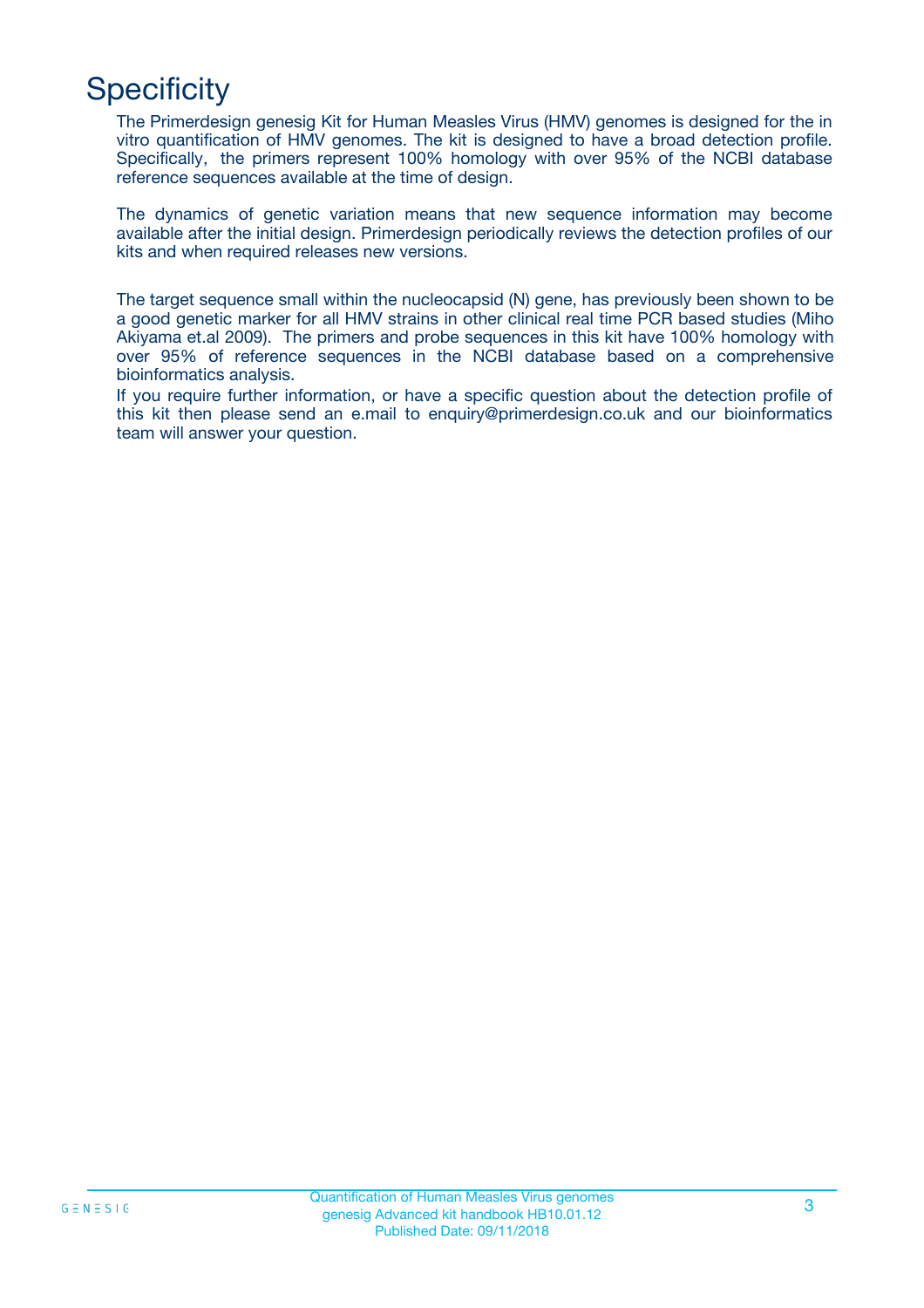# **Kit contents**

- **HMV specific primer/probe mix (150 reactions BROWN) FAM labelled**
- **HMV positive control template (for Standard curve RED)**
- **Internal extraction control primer/probe mix (150 reactions BROWN) VIC labelled as standard**
- **Internal extraction control RNA (150 reactions BLUE)**
- **Endogenous control primer/probe mix (150 reactions BROWN) FAM labelled**
- **RNase/DNase free water (WHITE) for resuspension of primer/probe mixes**
- **Template preparation buffer (YELLOW) for resuspension of internal control template, positive control template and standard curve preparation**

# **Reagents and equipment to be supplied by the user**

#### **Real-time PCR Instrument**

#### **Extraction kit**

This kit is recommended for use with genesig Easy DNA/RNA Extraction kit. However, it is designed to work well with all processes that yield high quality RNA and DNA with minimal PCR inhibitors.

#### **oasigTM lyophilised OneStep or Precision**®**PLUS OneStep 2X RT-qPCR Master Mix** Contains complete OneStep RT-qPCR master mix

**Pipettors and Tips**

**Vortex and centrifuge**

**Thin walled 1.5 ml PCR reaction tubes**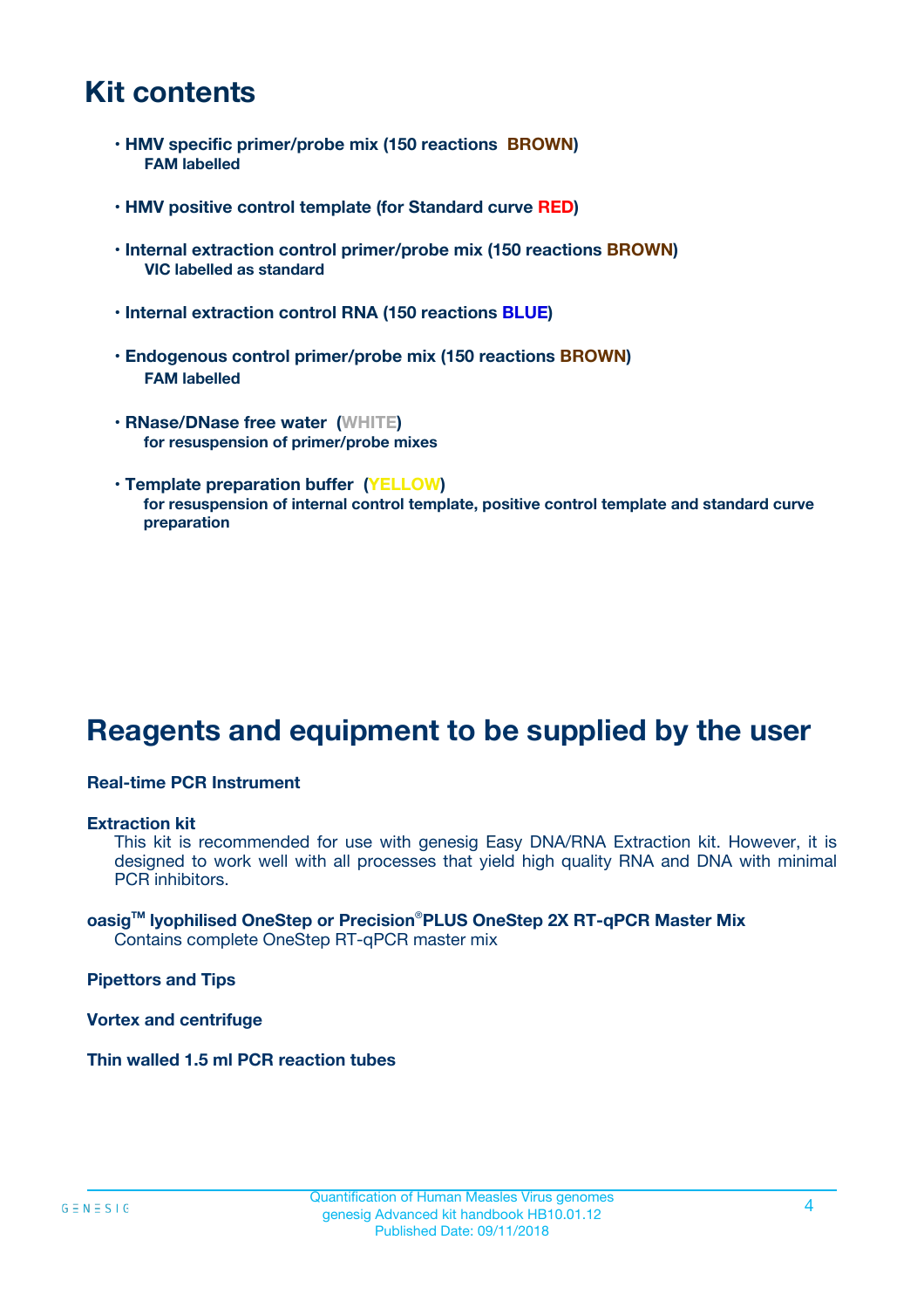### Kit storage and stability

This kit is stable at room temperature but should be stored at -20ºC on arrival. Once the lyophilised components have been resuspended they should not be exposed to temperatures above -20°C for longer than 30 minutes at a time and unnecessary repeated freeze/thawing should be avoided. The kit is stable for six months from the date of resuspension under these circumstances.

If a standard curve dilution series is prepared this can be stored frozen for an extended period. If you see any degradation in this serial dilution a fresh standard curve can be prepared from the positive control.

Primerdesign does not recommend using the kit after the expiry date stated on the pack.

### Suitable sample material

All kinds of sample material suited for PCR amplification can be used. Please ensure the samples are suitable in terms of purity, concentration, and RNA/DNA integrity (An internal PCR control is supplied to test for non specific PCR inhibitors). Always run at least one negative control with the samples. To prepare a negative-control, replace the template RNA sample with RNase/DNase free water.

### Dynamic range of test

Under optimal PCR conditions genesig HMV detection kits have very high priming efficiencies of >95% and can detect less than 100 copies of target template.

# Notices and disclaimers

This product is developed, designed and sold for research purposes only. It is not intended for human diagnostic or drug purposes or to be administered to humans unless clearly expressed for that purpose by the Food and Drug Administration in the USA or the appropriate regulatory authorities in the country of use. During the warranty period Primerdesign genesig detection kits allow precise and reproducible data recovery combined with excellent sensitivity. For data obtained by violation to the general GLP guidelines and the manufacturer's recommendations the right to claim under guarantee is expired. PCR is a proprietary technology covered by several US and foreign patents. These patents are owned by Roche Molecular Systems Inc. and have been sub-licensed by PE Corporation in certain fields. Depending on your specific application you may need a license from Roche or PE to practice PCR. Additional information on purchasing licenses to practice the PCR process may be obtained by contacting the Director of Licensing at Roche Molecular Systems, 1145 Atlantic Avenue, Alameda, CA 94501 or Applied Biosystems business group of the Applera Corporation, 850 Lincoln Centre Drive, Foster City, CA 94404. In addition, the 5' nuclease assay and other homogeneous amplification methods used in connection with the PCR process may be covered by U.S. Patents 5,210,015 and 5,487,972, owned by Roche Molecular Systems, Inc, and by U.S. Patent 5,538,848, owned by The Perkin-Elmer Corporation.

# Trademarks

Primerdesign™ is a trademark of Primerdesign Ltd.

genesig® is a registered trademark of Primerdesign Ltd.

The PCR process is covered by US Patents 4,683,195, and 4,683,202 and foreign equivalents owned by Hoffmann-La Roche AG. BI, ABI PRISM® GeneAmp® and MicroAmp® are registered trademarks of the Applera Genomics (Applied Biosystems Corporation). BIOMEK® is a registered trademark of Beckman Instruments, Inc.; iCycler™ is a registered trademark of Bio-Rad Laboratories, Rotor-Gene is a trademark of Corbett Research. LightCycler™ is a registered trademark of the Idaho Technology Inc. GeneAmp®, TaqMan® and AmpliTaqGold® are registered trademarks of Roche Molecular Systems, Inc., The purchase of the Primerdesign ™ reagents cannot be construed as an authorization or implicit license to practice PCR under any patents held by Hoffmann-LaRoche Inc.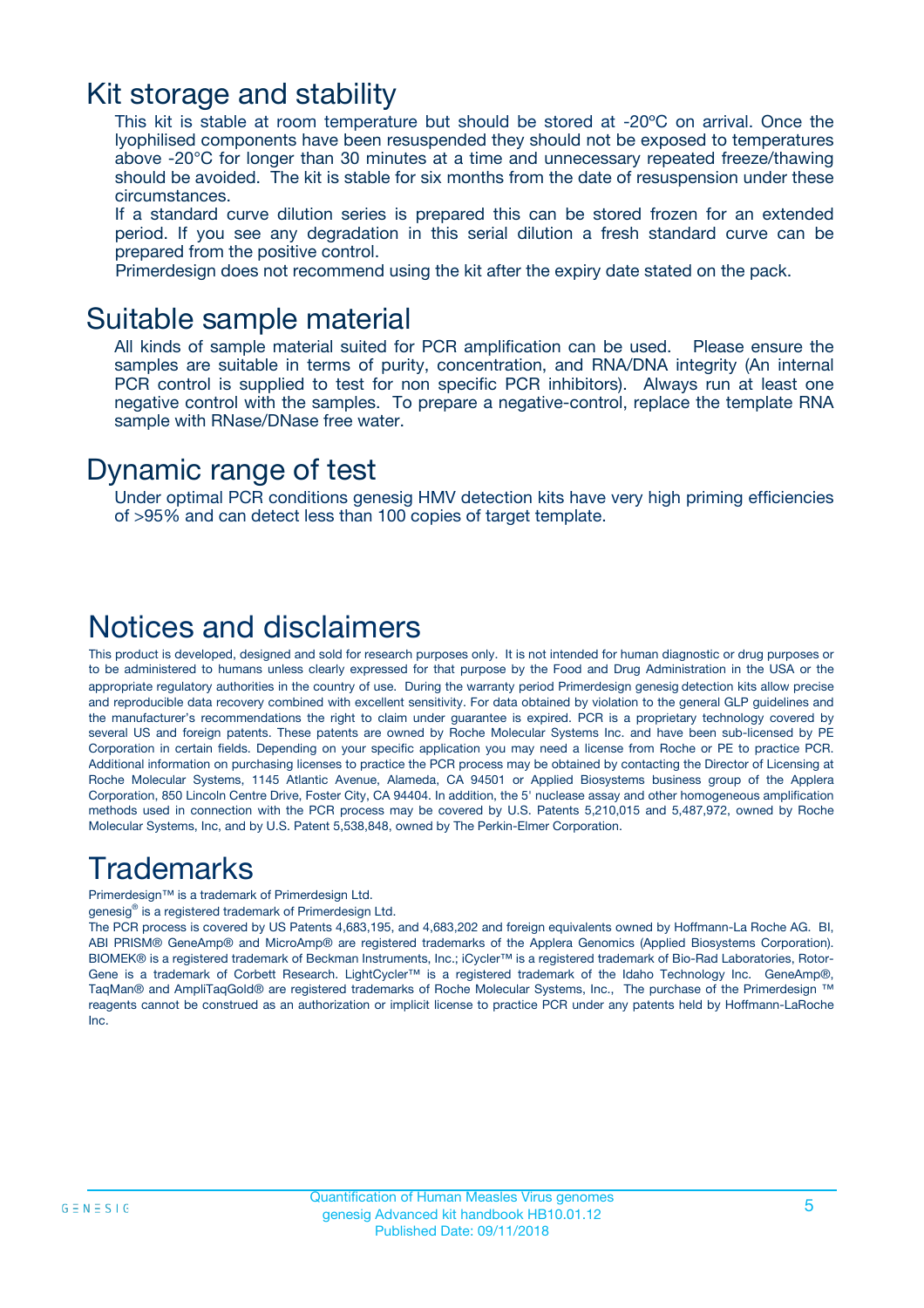# **Principles of the test**

#### **Real-time PCR**

A HMV specific primer and probe mix is provided and this can be detected through the FAM channel.

The primer and probe mix provided exploits the so-called TaqMan® principle. During PCR amplification, forward and reverse primers hybridize to the HMV cDNA. A fluorogenic probe is included in the same reaction mixture which consists of a DNA probe labeled with a 5`-dye and a 3`-quencher. During PCR amplification, the probe is cleaved and the reporter dye and quencher are separated. The resulting increase in fluorescence can be detected on a range of qPCR platforms.

#### **Positive control**

For copy number determination and as a positive control for the PCR set up, the kit contains a positive control template.

This can be used to generate a standard curve of HMV copy number / Cq value. Alternatively the positive control can be used at a single dilution where full quantitative analysis of the samples is not required. Each time the kit is used, at least one positive control reaction must be included in the run. A positive result indicates that the primers and probes for detecting the target HMV gene worked properly in that particular experimental scenario. If a negative result is obtained the test results are invalid and must be repeated. Care should be taken to ensure that the positive control does not contaminate any other kit component which would lead to false-positive results. This can be achieved by handling this component in a Post PCR environment. Care should also be taken to avoid cross-contamination of other samples when adding the positive control to the run. This can be avoided by sealing all other samples and negative controls before pipetting the positive control into the positive control well.

#### **Negative control**

To validate any positive findings a negative control reaction should be included every time the kit is used. For this reaction the RNase/DNase free water should be used instead of template. A negative result indicates that the reagents have not become contaminated while setting up the run.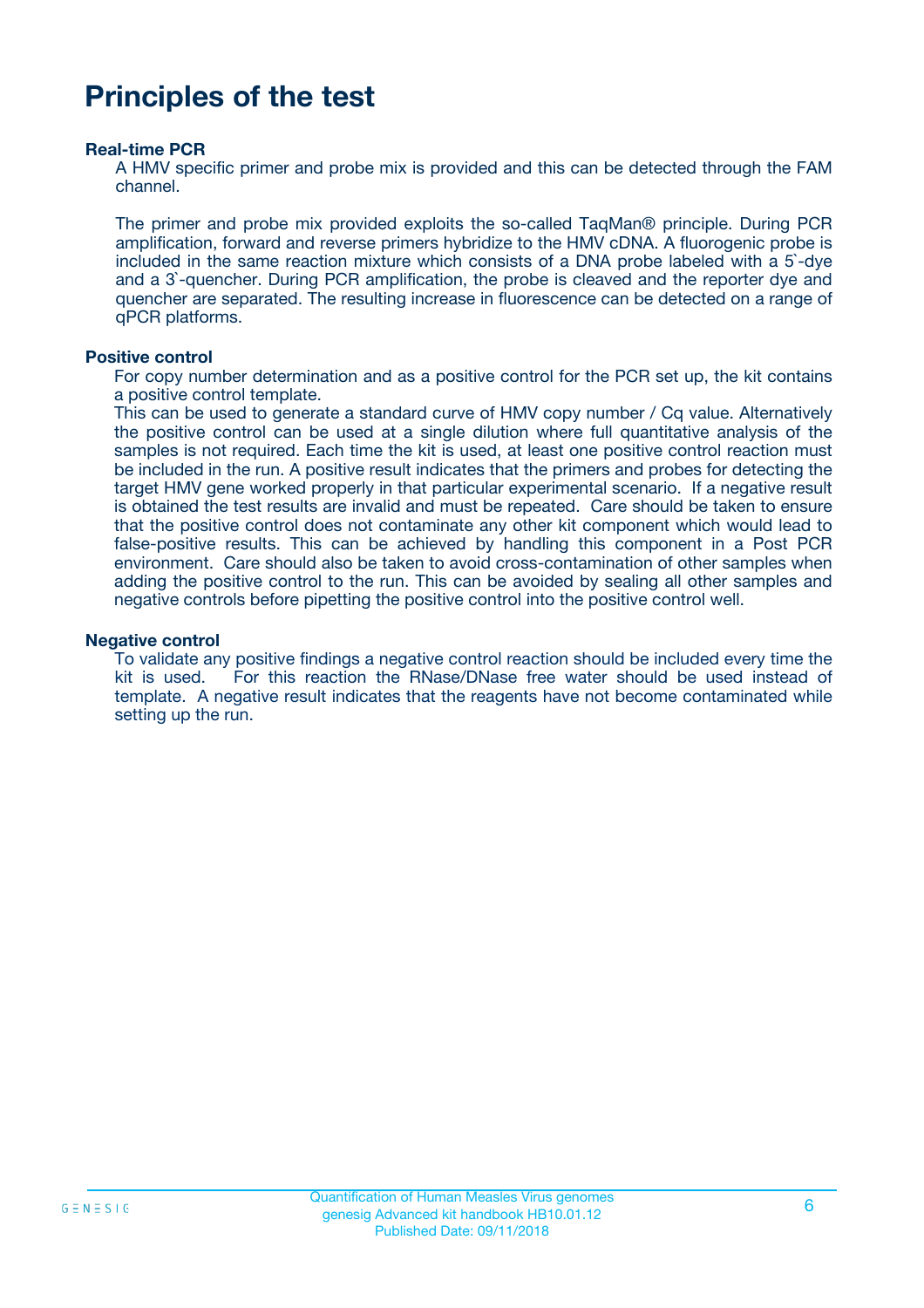#### **Internal RNA extraction control**

When performing RNA extraction, it is often advantageous to have an exogenous source of RNA template that is spiked into the lysis buffer. This control RNA is then co-purified with the sample RNA and can be detected as a positive control for the extraction process. Successful co-purification and qPCR for the control RNA also indicates that PCR inhibitors are not present at a high concentration.

A separate qPCR primer/probe mix are supplied with this kit to detect the exogenous RNA using qPCR. The PCR primers are present at PCR limiting concentrations which allows multiplexing with the target sequence primers. Amplification of the control cDNA does not interfere with detection of the HMV target cDNA even when present at low copy number. The Internal control is detected through the VIC channel and gives a Cq value of 28+/-3 depending on the level of sample dilution.

#### **Endogenous control**

To confirm extraction of a valid biological template, a primer and probe mix is included to detect an endogenous gene. Detection of the endogenous control is through the FAM channel and it is NOT therefore possible to perform a multiplex with the HMV primers. A poor endogenous control signal may indicate that the sample did not contain sufficient biological material.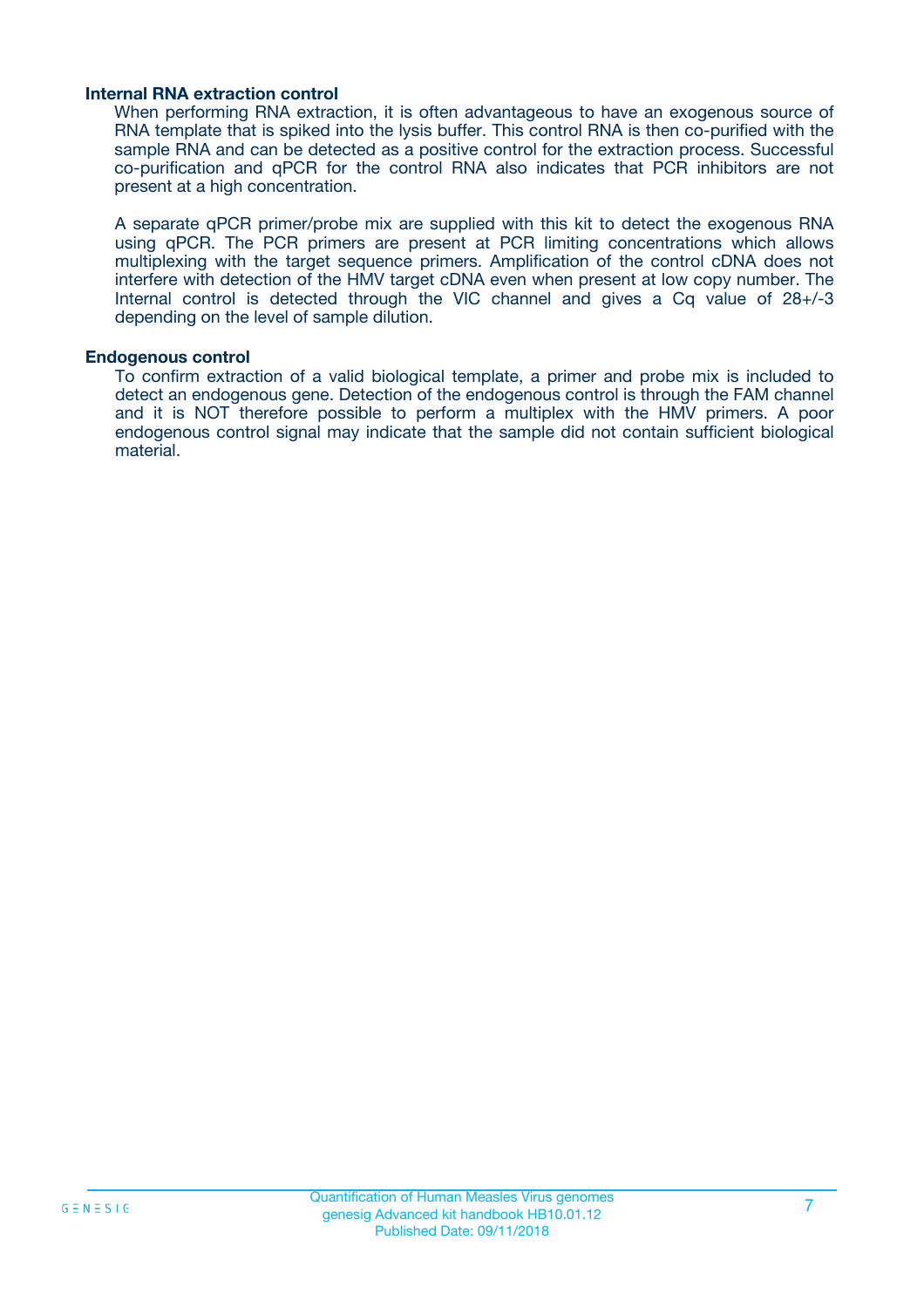### Resuspension protocol

To minimize the risk of contamination with foreign DNA, we recommend that all pipetting be performed in a PCR clean environment. Ideally this would be a designated PCR lab or PCR cabinet. Filter tips are recommended for all pipetting steps.

- **1. Pulse-spin each tube in a centrifuge before opening.** This will ensure lyophilised primer and probe mix is in the base of the tube and is not spilt upon opening the tube.
- **2. Resuspend the primer/probe mixes in the RNase/DNase free water supplied, according to the table below:**

To ensure complete resuspension, vortex each tube thoroughly.

| Component - resuspend in water                       |          |  |
|------------------------------------------------------|----------|--|
| <b>Pre-PCR pack</b>                                  |          |  |
| HMV primer/probe mix (BROWN)                         | $165$ µl |  |
| Internal extraction control primer/probe mix (BROWN) | $165$ µl |  |
| Endogenous control primer/probe mix (BROWN)          | 165 µl   |  |

**3. Resuspend the internal control template and positive control template in the template preparation buffer supplied, according to the table below:** To ensure complete resuspension, vortex each tube thoroughly.

| Component - resuspend in template preparation buffer |             |  |  |
|------------------------------------------------------|-------------|--|--|
| <b>Pre-PCR heat-sealed foil</b>                      |             |  |  |
| Internal extraction control RNA (BLUE)               |             |  |  |
| <b>Post-PCR heat-sealed foil</b>                     |             |  |  |
| HMV Positive Control Template (RED) *                | $500$ $\mu$ |  |  |

\* This component contains high copy number template and is a VERY significant contamination risk. It must be opened and handled in a separate laboratory environment, away from the other components.

# RNA extraction

The internal extraction control RNA can be added either to the RNA lysis/extraction buffer or to the RNA sample once it has been resuspended in lysis buffer.

#### **DO NOT add the internal extraction control RNA directly to the unprocessed biological sample as this will lead to degradation and a loss in signal.**

- **1. Add 4µ**l **of the Internal extraction control RNA (BLUE) to each sample in RNA lysis/extraction buffer per sample.**
- **2. Complete RNA extraction according to the manufacturer's protocols.**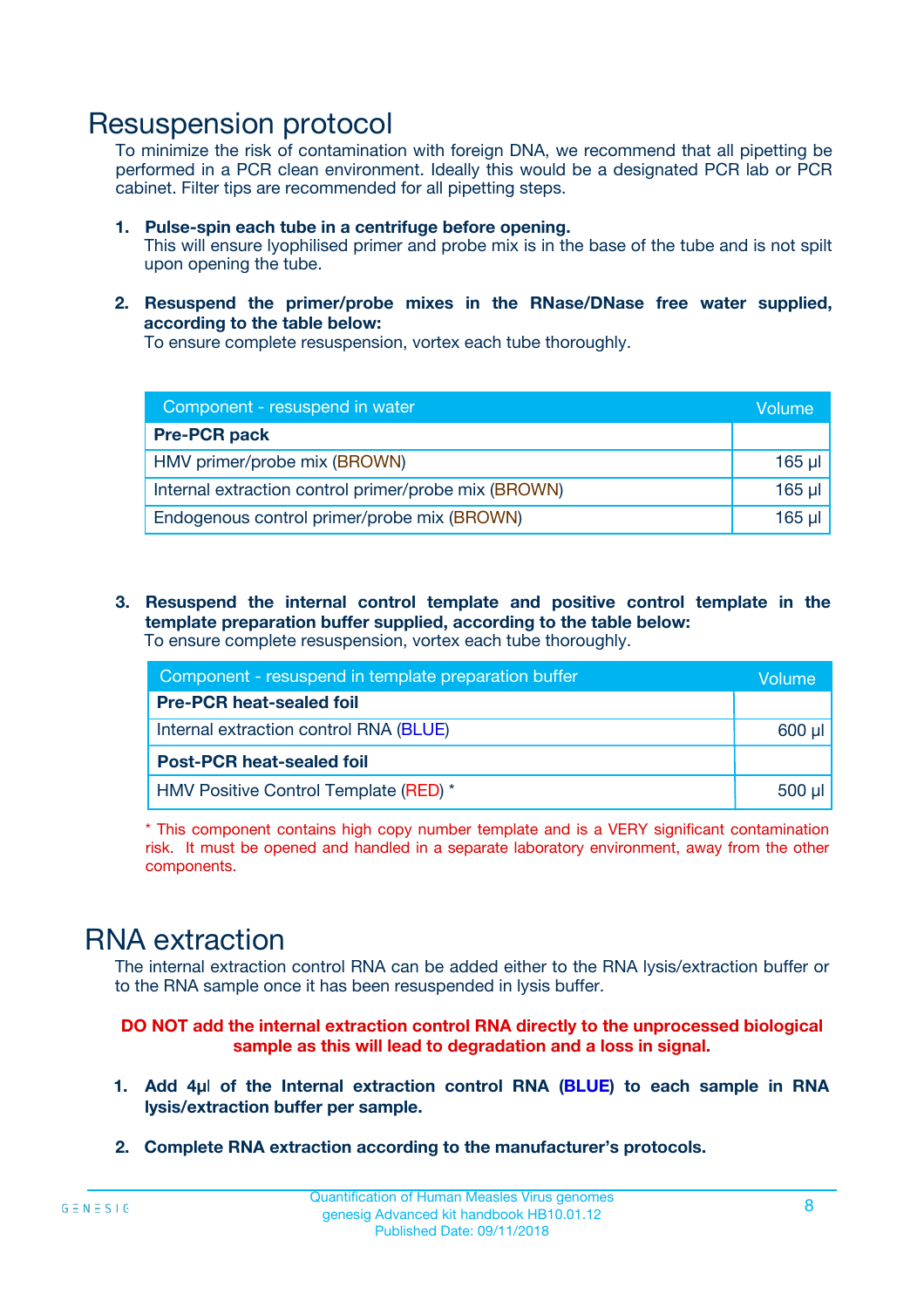# OneStep RT-qPCR detection protocol

#### **For optimum performance and sensitivity.**

All pipetting steps and experimental plate set up should be performed on ice. After the plate is poured proceed immediately to the OneStep amplification protocol. Prolonged incubation of reaction mixes at room temperature can lead to PCR artifacts that reduce the sensitivity of detection.

#### **1. For each RNA sample prepare a reaction mix according to the table below: Include sufficient reactions for positive and negative controls.**

| Component                                                    | <b>Volume</b> |
|--------------------------------------------------------------|---------------|
| oasig OneStep or PrecisionPLUS OneStep 2X RT-qPCR Master Mix | $10 \mu$      |
| HMV primer/probe mix (BROWN)                                 | 1 µI          |
| Internal extraction control primer/probe mix (BROWN)         | 1 µl          |
| <b>RNase/DNase free water (WHITE)</b>                        | $3 \mu$       |
| <b>Final Volume</b>                                          | 15 µl         |

**2. For each RNA sample prepare an endogenous control reaction according to the table below (optional):**

This control reaction will provide crucial information regarding the quality of the biological sample.

| Component                                                    | Volume   |
|--------------------------------------------------------------|----------|
| oasig OneStep or PrecisionPLUS OneStep 2X RT-qPCR Master Mix | 10 $\mu$ |
| Endogenous control primer/probe mix (BROWN)                  | 1 ul     |
| <b>RNase/DNase free water (WHITE)</b>                        | $4 \mu$  |
| <b>Final Volume</b>                                          | 15 µl    |

- **3. Pipette 15µl of these mixes into each well according to your qPCR experimental plate set up.**
- **4. Pipette 5µl of RNA template into each well, according to your experimental plate set up.**

For negative control wells use 5µl of RNase/DNase free water. The final volume in each well is 20µl.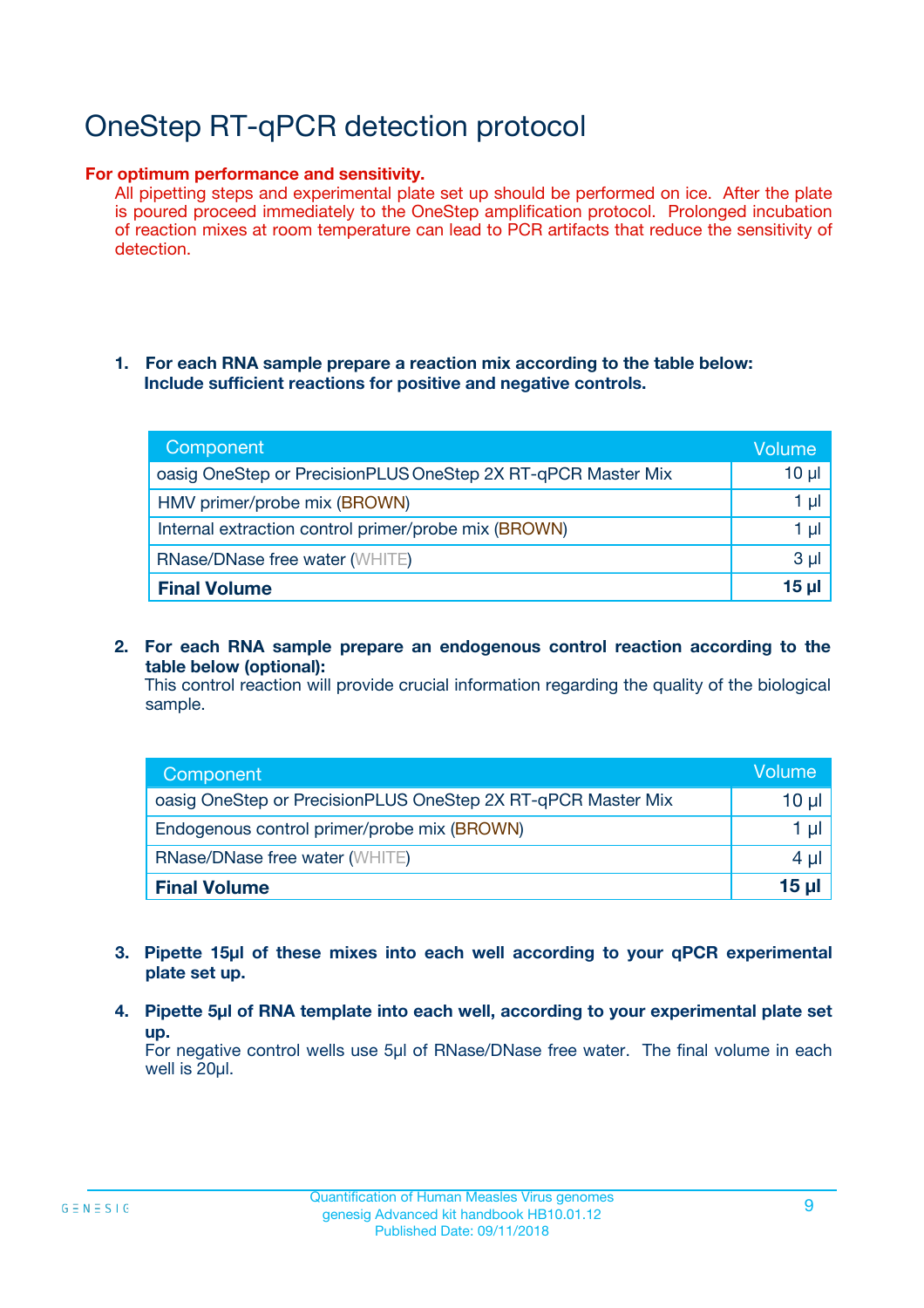**5. If a standard curve is included for quantitative analysis prepare a reaction mix according to the table below:**

| Component                                                    | Volume       |
|--------------------------------------------------------------|--------------|
| oasig OneStep or PrecisionPLUS OneStep 2X RT-qPCR Master Mix | 10 µl        |
| HMV primer/probe mix (BROWN)                                 |              |
| <b>RNase/DNase free water (WHITE)</b>                        | 4 U          |
| <b>Final Volume</b>                                          | <u>15 µl</u> |

- **6. Preparation of standard curve dilution series.**
	- **1) Pipette 90µl of template preparation buffer into 5 tubes and label 2-6**
	- **2) Pipette 10µl of Positive Control Template (RED) into tube 2**
	- **3) Vortex thoroughly**
	- **4) Change pipette tip and pipette 10 µl from tube 2 into tube 3**
	- **5) Vortex thoroughly**

**Repeat steps 4 and 5 to complete the dilution series**

| <b>Standard Curve</b>         | <b>Copy Number</b>     |
|-------------------------------|------------------------|
| Tube 1 Positive control (RED) | $2 \times 10^5$ per µl |
| Tube 2                        | $2 \times 10^4$ per µl |
| Tube 3                        | $2 \times 10^3$ per µl |
| Tube 4                        | $2 \times 10^2$ per µl |
| Tube 5                        | 20 per µl              |
| Tube 6                        | $2$ per $\mu$          |

**7. Pipette 5µl of standard template into each well for the standard curve according to your plate set-up**

The final volume in each well is 20µl.

# OneStep RT-qPCR Amplification Protocol

Amplification conditions using oasig OneStep or PrecisionPLUS OneStep 2X RT-qPCR Master Mix.

|             | <b>Step</b>                  | <b>Time</b>      | <b>Temp</b> |
|-------------|------------------------------|------------------|-------------|
|             | <b>Reverse Transcription</b> | $10 \text{ min}$ | 55 °C       |
|             | Enzyme activation            | 2 min            | 95 °C       |
| Cycling x50 | Denaturation                 | 10 <sub>s</sub>  | 95 °C       |
|             | <b>DATA COLLECTION *</b>     | 60 s             | 60 °C       |

\* Fluorogenic data should be collected during this step through the FAM and VIC channels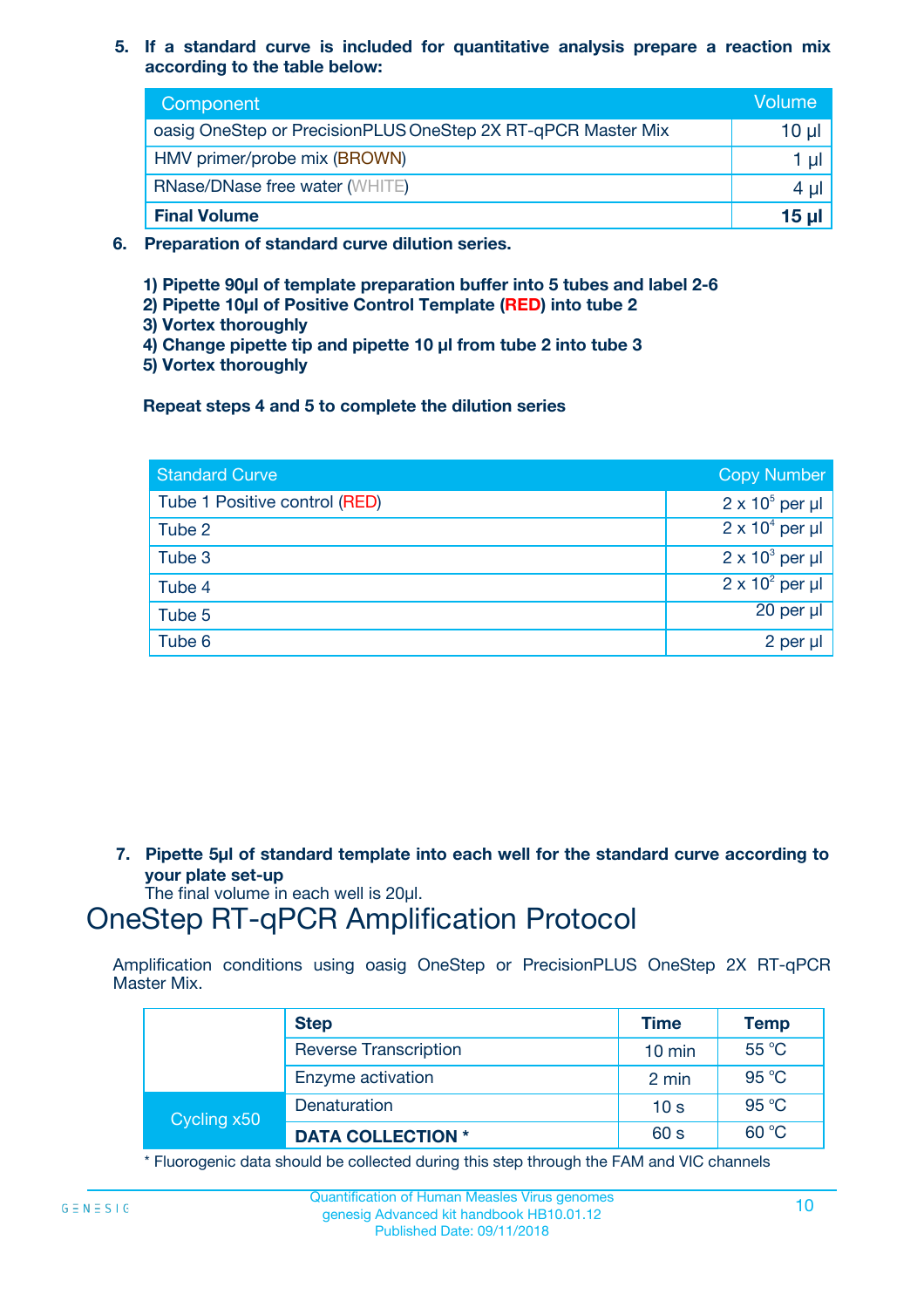### Interpretation of results

| <b>Target</b><br>(FAM) | Internal<br>control<br>(NIC) | <b>Positive</b><br>control | <b>Negative</b><br>control | Interpretation                                                                                                  |
|------------------------|------------------------------|----------------------------|----------------------------|-----------------------------------------------------------------------------------------------------------------|
| $\leq 30$              | $+ 1 -$                      | ÷                          |                            | <b>POSITIVE QUANTITATIVE RESULT</b><br>calculate copy number                                                    |
| > 30                   | ÷                            | ÷                          |                            | <b>POSITIVE QUANTITATIVE RESULT</b><br>calculate copy number                                                    |
| > 30                   |                              | ÷                          |                            | <b>POSITIVE QUALITATIVE RESULT</b><br>do not report copy number as this<br>may be due to poor sample extraction |
|                        | ÷                            | ÷                          |                            | <b>NEGATIVE RESULT</b>                                                                                          |
| $+ 1 -$                | $+ 1 -$                      | ÷                          | $\leq$ 35                  | <b>EXPERIMENT FAILED</b><br>due to test contamination                                                           |
|                        | $+$ / -                      |                            | > 35                       | $\star$                                                                                                         |
|                        |                              | ÷                          |                            | <b>SAMPLE PREPARATION FAILED</b>                                                                                |
|                        |                              |                            |                            | <b>EXPERIMENT FAILED</b>                                                                                        |

Positive control template (**RED**) is expected to amplify between Cq 16 and 23. Failure to satisfy this quality control criterion is a strong indication that the experiment has been compromised.

\*Where the test sample is positive and the negative control is positive with a  $Cq > 35$ , the sample must be reinterpreted based on the relative signal strength of the two results:



If the sample amplifies  $> 5$  Cq earlier than the negative control then the sample should be reinterpreted (via the table above) with the negative control verified as negative.



If the sample amplifies  $< 5$  Cq earlier than the negative control then the positive sample result is invalidated and the result should be determined inconclusive due to test contamination. The test for this sample should be repeated.